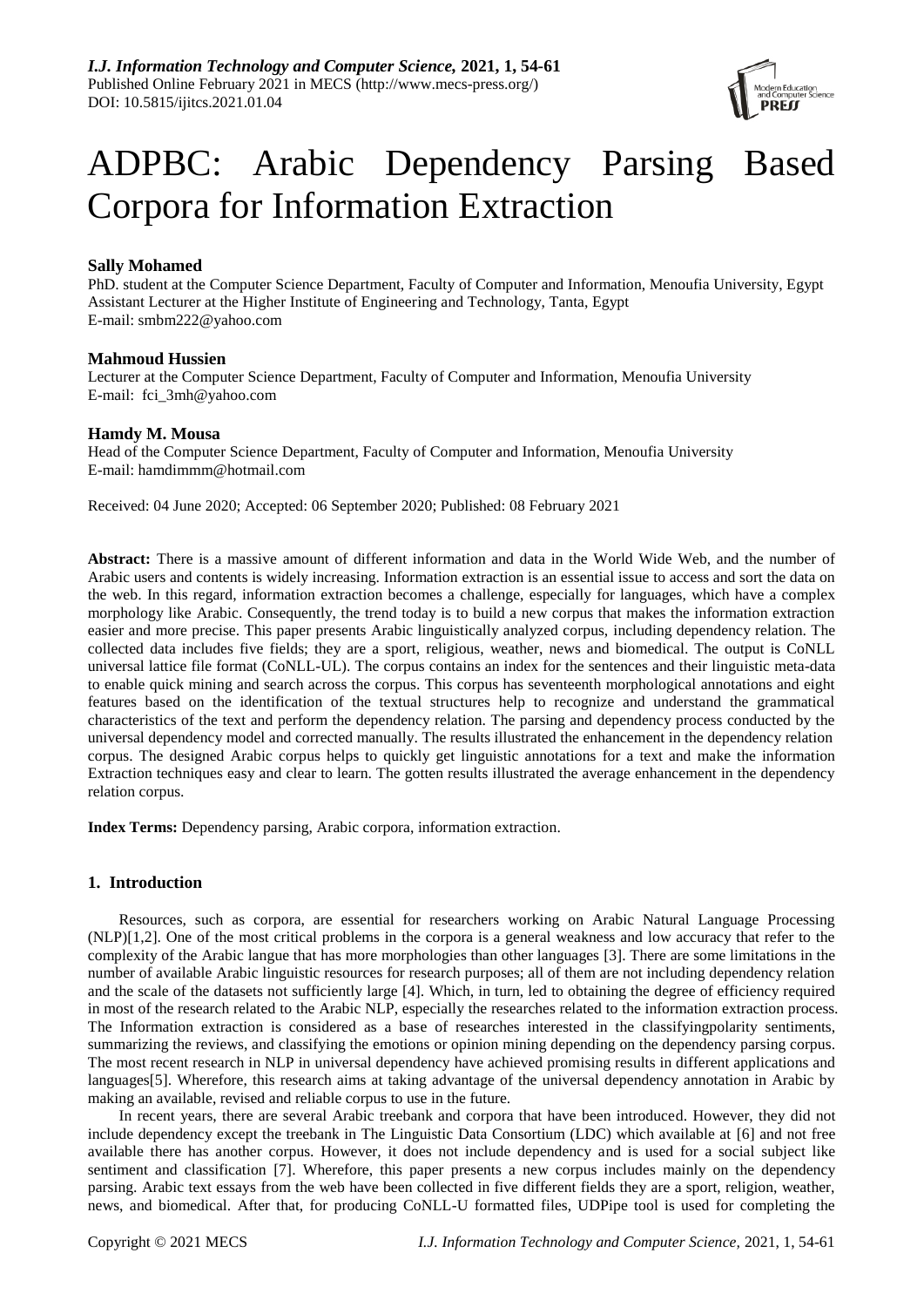following tasks: 1) tokeniezation, 2) morphological analysis, 3) part-of-speech tagging, 4) lemmatization and 5) dependency parsing [8][9]. Our corpus was initially designed for training new techniques in information extraction. Multiple natural language models have been combined including Stanford, Farasa and Universal dependencies (UDpipe) to adds a different kind of annotation to the corpora. This corpus is motivated to quickly and painlessly get linguistic annotations for a text and make the information extraction according to be useful for other ANLP application. This article is structured as follows; section 2 is introducing some of the previous Arabic corpora with a specific field in Arabic natural language Section 3 includes dependency annotation schema. Section 4 building the corpus. Section 5 is Evaluation finally section 6 the conclusion and future work.

## **2. Related Work**

Recently, number of Arabic corpora types is presented such as Raw Text Corpora, Annotated Corpora, Lexical Databases Speech Corpora and handwriting. Most of the corpora are designed to be used in specific Arabic natural language tasks such as optical character recognition for both handwriting and printing text [10], and speech recognition [11]. Also, ARALEX online is a dataset interested in the morphology and steam of the word which is used in translation [12]. Furthermore, QUWI aims to develop the database in size to make it more advanced in the handwriting [10]. Saad et al. presented a method based on transfering annotation from language to another with subjective/objective labels. They collected dataset from Wikipedia and euro-news website in English and Arabic. The experiments show that there are distinction between subjective/objective texts [13].

Alsolamy et al. built manually corpus-based sentiment lexicon for Arabic opinion Mining [7]. Furthermore, Gamal et al. constructed a benchmark dataset of Arabic Dialect Tweets [14]. Zaghouani et al. built Annotation Procedure that consists annotation management and MT post-editing annotation for Modern Standard Arabic corpora Machine Translation. [15]. Also, there is Arabic Scripts Dataset for writer identification [16]. It is also, there is annotated corpora that useful for corpus-based building automatic spelling correction tools [17]. Although these corpora are useful for different Arabic NLP tasks, there is not any available revised dataset for the Arabic dependency parsing that could be used in Arabic information extraction [16].

#### **3. Dependency Annotation Scheme**

The Arabic language accommodates more than one of noun compounds named the nested noun compound, which makes the technique of extraction extra difficult [18]. Many parsers for Arabic langue have been implemented such as;In MaltParser, Each token has five characteristics in MaltParser as follows: 1) word's ordinal position in the sentence, 2) part-of-speech (POS) tag, 3) form of word, 4) parent word identifer, and 5) the current word and its parent dependency relation (deprel) [19].

Stanford Arabic parser uses Buckwalter Arabic morphological analyzer (Bama) to complete segmentation. The strategy of Bama system is concatenative lexicon-driven. This system contains the lexicon, the compatibility tables and the analysis engine [20]. In bama, the pronouns, prepositions and conjunctions clitics are almost separated off as separate words. However, Inflectional morphology, derivational morphology and the clitic determiner "Al" ( $\cup$ ) is not separated off. So, Stanford Arabic Parser augments "augmented Bies" tag set for representing words that starts by the determiner "Al" ( $\langle \mathsf{I} \rangle$ ) and uses extra tags. these extra tags appear for all parts of speech (NN, CD, etc.) preceded by determiner (DT). To the best of our knowledge, there is no typed dependencies (grammatical relations) analysis available for Arabic from an architectural perspective; Stanford CoreNLP does not attempt to do everything. It is nothing more than a straightforward pipeline architecture [21][22].

Farasa parser uses a Support vector machine (SVM) for ranking [23]. In [23], The authors used Farasa Base and Farasa Lookup. The concatenated stop-words list is used in Farasa Base and all words are directly segmented by the classifier. In Farasa Lookup FarasaLookup, those words that were previously segmented or appeared more than four times during training are stored, but the unseen words are classified.

UDPipe used the Columbia Arabic Conversion Tool. It creates cross-linguistically consistent annotation guidelines that facilitate the creation of treebanks and the structural basis and the same label sets. The trainable pipeline (UDPipe) splits the sentence into segments and tokens, removes affixes and produces lemma (dictionary form ) of all tokens, defines POS tagging and generates dependency parsing for sentence [24]. Currently, UDPipe solves the problem by inserting a module consisting of a trivial lookup in the dictionary of multiword tokens which is generated from training data [25].

## **4. Building Corpora**

The building of this corpus built is a [preliminary](http://jack16ivc.blogspot.com/2013/02/priminaly-task.html) work for intended future research in Arabic NLP. The ADPBC consists of comma-separated values (CSV) file in the CoNLL universal lattices (CoNLL-UL) format that is created using text documents collected from the web, after that some processes have been done as illustrated in Fig.1 for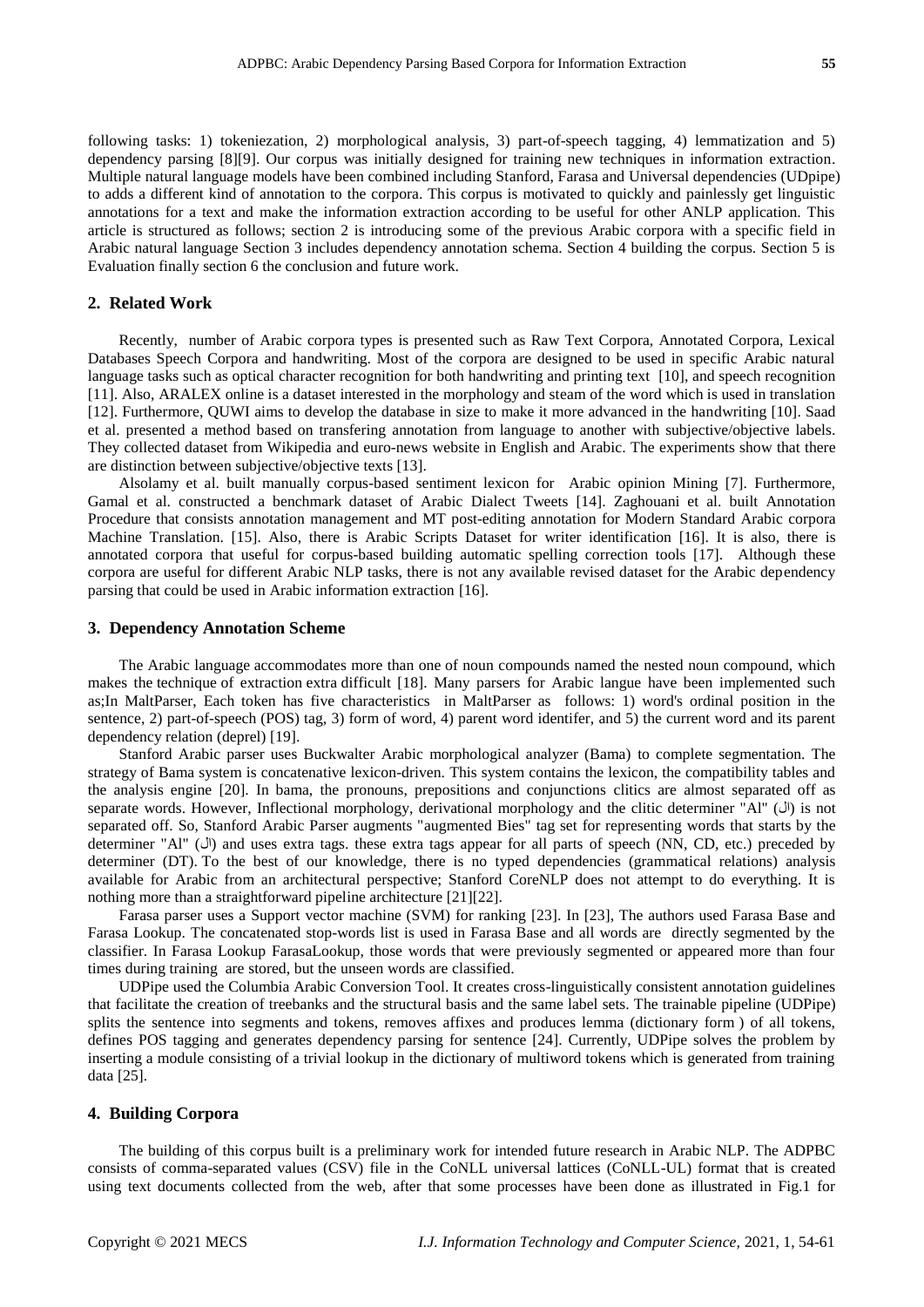building the corpus. The conducted corpora are available at ["https://github.com/salsama/Arabic-Information-Extraction-](https://github.com/salsama/Arabic-Information-Extraction-Corpus)[Corpus"](https://github.com/salsama/Arabic-Information-Extraction-Corpus).



Fig.1. The steps of corpus building

This corpus contains the words and their dependency relation produced by performing some steps. Firstly, segment the text sentence to individual words to produces the word-token, the second stage is performing a number of linguistic processes, which are POS Tagging and Lemmatization. POS tagging is the process of label every word in the text by its grammatical category and is automatically performed using the POS tagger technique [26], [27]. Lemmatization is a process for recovering the lemma from the word-surface form[28]. Secondly, performing the dependency parsing step which facilate the parsing of large scale text which is important to be accurate and fast.

In this stage, we used the Arabic PADT and Farasa model to performed POS Tagging and Lemmatization. The Arabic PADT (Prague Arabic Dependency Treebank) contains a multi-level description comprising functional morphology, analytical dependency syntax, and text grammatical representation of linguistic meaning. The PADT morphology succeeds to determine all of the contextual and lexical parameters [29]. Farasa has a new Arabic segmentation package that is more efficiency and faster than Stanford's Arabic segmenter and is used in this step. Finally, the output has been converted into CoNLL format as illustrated in Fig. 2 [30].

In the next step, manual checks have been performed for the corpus including the POS tagging and morphological annotation. As an example, the corresponding dependency-parsing tree for the sentence "The Russian authorities recommended that they leave the village of Nyonoxa days after an explosion of a nuclear nature" is illustrated in Fig. 2 and Table 1 illustrates the CONLL-U file format for the sentence.



Fig.2. Dependency parsing tree

Dependency trees (DT) are real word order for representing the relations between head and dependent in the sentence. DT outputs common tag set that used for various languages, It starts from the verb that is the root of the sentence that connected with three nouns and these nouns connected by other adjectives and adverbial. The good dependency tree is simply a tree with the appropriate nodes, their nodes map, one to one, to the tokens as a result of the morphological analysis and tokenization, and their roots collect the nodes according to the division into sentences or paragraphs. The edges comply with the labels and valency limitations determined by the lexical entries. The task of conversion for these trees was easy as the linguistic representation was already what we want [31].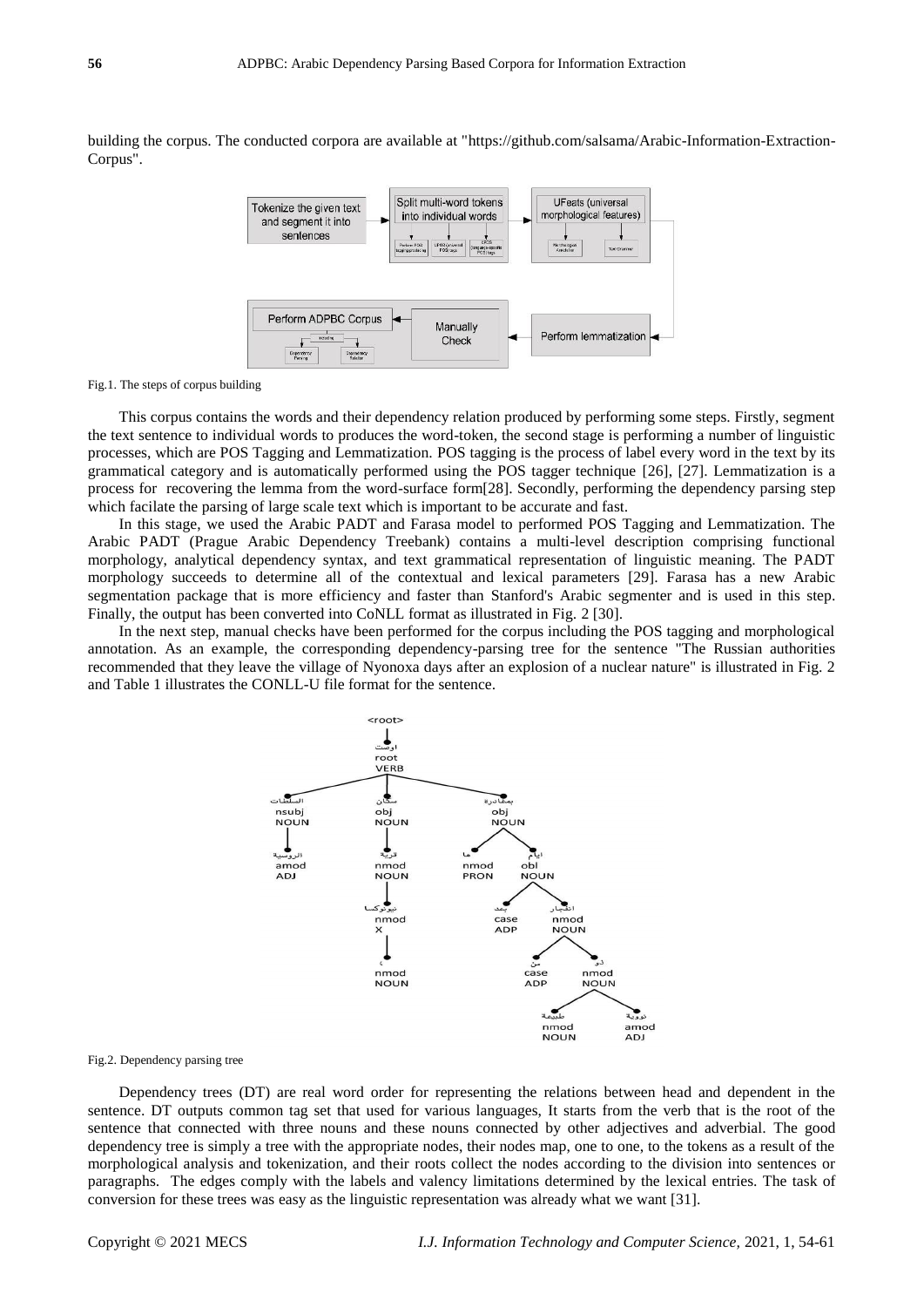As shown in Table 1, the output contains sent\_id: the sentence identifier, the text of the sentence (text) for which this token is part of and eight features; These features are: 1) word index (Id), integer starting at 1 for each new sentence; maybe a range for multiword, 2) Word form or punctuation symbol (Form), 3) stem or lemma of word form (Lemma), 4) Universal part-of-speech tag (UPos Tag), 5) particular language-part-of-speech tag (XPos Tag); which is underscore if not longer available, 6) morphological features list of the universal feature inventory (Feats), language-specific extension; which is underscore if not available, 7) the current word identification (Head) that takes zero valus or a value of word index (Id) and 8) Dependency Relation to the Head (DepRel), which is root if Head  $= 0$  or defined depending on the treebank [32]. Universal Dependency Relation has several types, as shown in Table 2:

| Id                                                                                            | Form          | Lemma                                                                     | <b>UPosTag</b> | <b>XPosTag</b>   | <b>Feats</b>                        | Head             | <b>DepRel</b> |  |  |  |  |  |  |
|-----------------------------------------------------------------------------------------------|---------------|---------------------------------------------------------------------------|----------------|------------------|-------------------------------------|------------------|---------------|--|--|--|--|--|--|
| # newdoc                                                                                      |               |                                                                           |                |                  |                                     |                  |               |  |  |  |  |  |  |
| # newpar                                                                                      |               |                                                                           |                |                  |                                     |                  |               |  |  |  |  |  |  |
| # sent $id = 1$                                                                               |               |                                                                           |                |                  |                                     |                  |               |  |  |  |  |  |  |
| أوصت السلطات الروسية سكان قرية نيونوكسا ،بمغادرتها بعد أيام من انفجار ذو طبيعة نووية = text # |               |                                                                           |                |                  |                                     |                  |               |  |  |  |  |  |  |
| 1                                                                                             | أوصت          | أوصني<br>$VP-A-3FS-$<br>Aspect=Perf Gender=Fem Number=Sing<br><b>VERB</b> |                |                  |                                     | $\boldsymbol{0}$ | Root          |  |  |  |  |  |  |
| 2                                                                                             | السلطات       | سُلطَة                                                                    | <b>NOUN</b>    | $N$ ------ $P1D$ | Case=Nom Definite=Def Number=Plur   | $\mathbf{1}$     | Nsubj         |  |  |  |  |  |  |
| 3                                                                                             | الروسية       | رُوسِيِّ                                                                  | <b>ADJ</b>     | A-----FS1D       | Case=Nom Definite=Def Gender=Fem N  | $\overline{2}$   | Amod          |  |  |  |  |  |  |
| 4                                                                                             | سكان          | سُكَّان                                                                   | <b>NOUN</b>    | N------S4R       | Case=Acc Definite=Cons Number=Sing  | 1                | Obj           |  |  |  |  |  |  |
| 5                                                                                             | قر ية         | قُر يَة                                                                   | <b>NOUN</b>    | $N$ ------ $S2R$ | Case=Gen Definite=Cons Number=Sing  | $\overline{4}$   | Nmod          |  |  |  |  |  |  |
| 6                                                                                             | نيونوكسا      | نيو نو كسا                                                                | X              | X----------      | Foreign=Yes                         | 5                | Nmod          |  |  |  |  |  |  |
| 7                                                                                             | $\pmb{\zeta}$ | $\pmb{\zeta}$                                                             | <b>PUNCT</b>   | $G$ ----------   |                                     | 6                | Punct         |  |  |  |  |  |  |
| 8-9                                                                                           | بمغادر تها    |                                                                           |                |                  |                                     | -                |               |  |  |  |  |  |  |
| 8                                                                                             | بمغادر ة      | بمغادر ة                                                                  | <b>NOUN</b>    | N------S4R       | Case=Acc Definite=Cons Number=Sing  | $\mathbf{1}$     | Obj           |  |  |  |  |  |  |
| 9                                                                                             | ها            | ۿؘۅؘ                                                                      | <b>PRON</b>    | SP---3FS2-       | Case=Gen Gender=Fem Number=Sing P   | 8                | Nmod          |  |  |  |  |  |  |
| 10                                                                                            | ىعد           | نَعدَ                                                                     | <b>ADP</b>     | $PI$ ------4-    | AdpType=Prep Case=Acc               | 11               | Case          |  |  |  |  |  |  |
| 11                                                                                            | أيام          | يَوم                                                                      | <b>NOUN</b>    | $N$ ------ $P2I$ | Case=Gen Definite=Ind Number=Plur   | 8                | Obl           |  |  |  |  |  |  |
| 12                                                                                            | من            | مِن                                                                       | ADP            | P----------      | AdpType=Prep                        | 13               | Case          |  |  |  |  |  |  |
| 13                                                                                            | انفجار        | إنفِجَار                                                                  | <b>NOUN</b>    | $N$ ------ $S2R$ | Case=Gen Definite=Cons Number=Sing  | 11               | Nmod          |  |  |  |  |  |  |
| 14                                                                                            | نو            | نُو                                                                       | <b>NOUN</b>    | $N$ ------ $S2R$ | Case=Gen Definite=Cons Number=Sing  | 13               | Nmod          |  |  |  |  |  |  |
| 15                                                                                            | طبيعة         | طبيعة                                                                     | <b>NOUN</b>    | $N$ ------ $S2I$ | Case=Gen Definite=Ind Number=Sing   | 14               | Nmod          |  |  |  |  |  |  |
| 16                                                                                            | نووية         | نَوَوِيِّ                                                                 | <b>ADJ</b>     | A-----FS2I       | Case=Gen Definite=Ind Gender=Fem Nu | 14               | Amod          |  |  |  |  |  |  |

Table 1. The output in CONLL format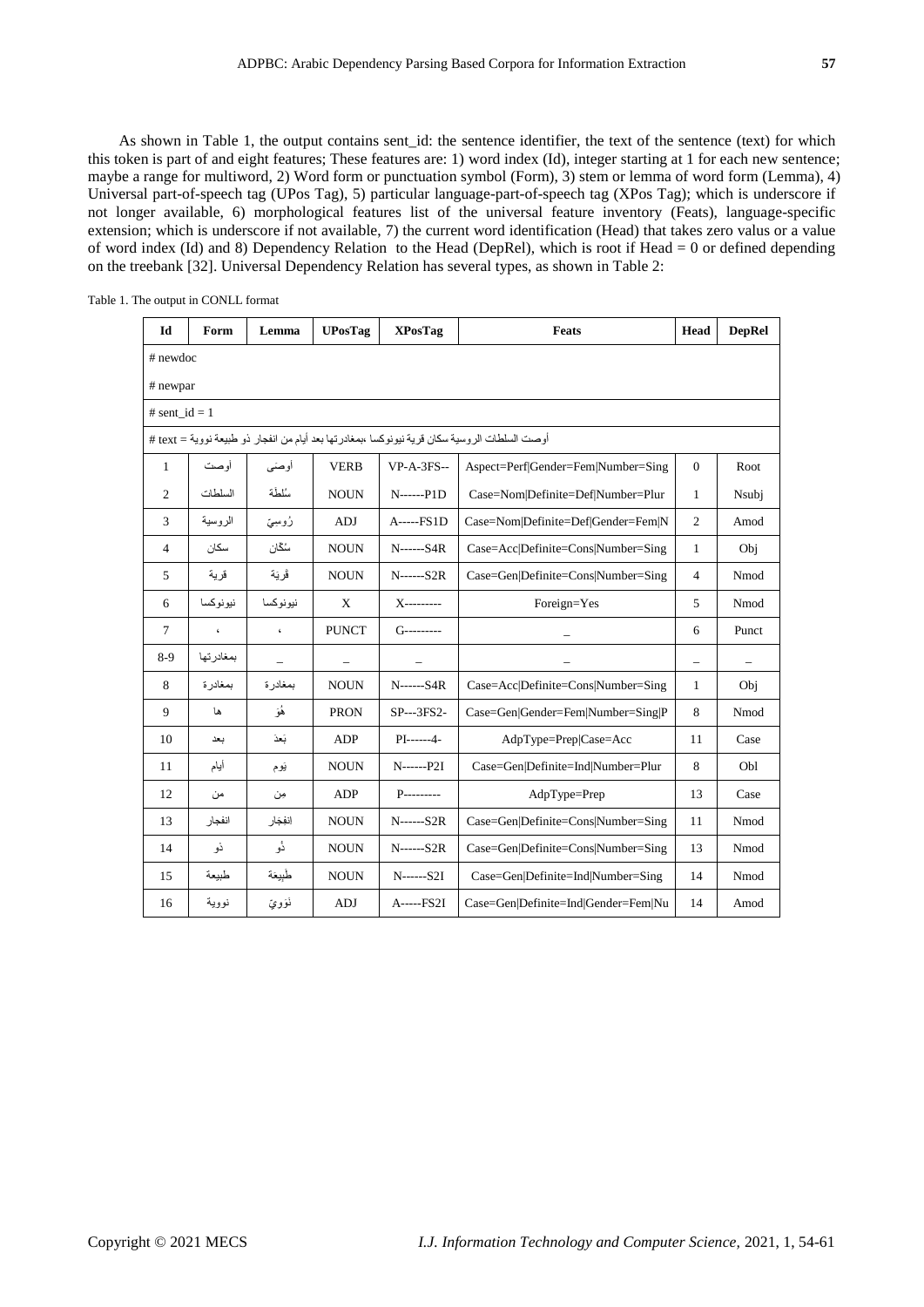| Rel       | Definition                                             |
|-----------|--------------------------------------------------------|
| Root      | points to the root of the sentence.                    |
| Nsubj     | A nominal subject.                                     |
| Amod      | Adjectival modifier.                                   |
| Obj       | Direct object.                                         |
| Fixed     | certain fixed grammaticized.                           |
| Cc        | coordinating conjunction.                              |
| Parataxis | Used to connect to sentences together.                 |
| Obl       | adverbial attaching to a verb, adjective.              |
| Case      | providing a more uniform analysis of nominal elements. |
| Nmod      | nominal modifier.                                      |
| Det       | Determiner.                                            |
| Acl       | an adverbial clause.                                   |
| Advmod    | adverbial modifier.                                    |
| Aux       | Auxiliary.                                             |
| Conj      | Conjunct.                                              |
| Xcomp     | open clausal complement.                               |
| Comp      | comparison constructions.                              |

Table 2. Dependency Parsing Relation

The Universal Dependencies framework has been chosen because it provide a comparable format and help in matching the different types of dependency relations in various languages. There are seventeen types of dependency relation have been provided by parsers trained on Arabic-padt-ud-2.4-data. For example; the subject and object, adnominal clauses, conjunction, relative, auxiliary, adverbial, and parataxis [26].

## **5. Confusion Matrix Evaluation**

This section presents an evaluation of conducted corpus. UDPipe can produces errors like any parser, and it was essential to assess the output to configure and estimate these mistakes [26]. The evaluation is performed manually, and a confusion matrix has been conducted for the 17 types of dependency parser annotation. The confusion matrix compares between the data was yielded from the UDPipe model and manually corrected data. The results show the mismatching accrue between the root and Nmod, nsubj and OBJ and Amod and case. The results in Table 3 illustrates the enhancement in the corrected data.

| Gold<br>Auto     |       | <b>ROOT NSUBJ</b> | <b>AMOD</b> | <b>OBJ</b> | <b>FIXED</b> | $_{\rm CC}$ | <b>PARATIX</b> | <b>OBL</b> | <b>NMOD</b> | <b>DET</b> | Acl   | Case | comp  | Advmod | Aux | Conj  | Xcomp |
|------------------|-------|-------------------|-------------|------------|--------------|-------------|----------------|------------|-------------|------------|-------|------|-------|--------|-----|-------|-------|
| Root             | 80%   | 5%                | 0%          | 3%         | 0%           | 0%          | 0%             | 0%         | 10%         | 0%         | 1%    | 0%   | 0%    | 0%     | 0%  | $1\%$ | $0\%$ |
| <b>Nsubj</b>     | 0%    | 80%               | 0%          | 6%         | 0%           | 0%          | 4%             | 3%         | 5%          | 0%         | 0%    | 0%   | 0%    | 0%     | 0%  | 2%    | 0%    |
| Amod             | 0%    | 0%                | 96%         | 0%         | 0%           | 0%          | $0\%$          | 0%         | 0%          | 0%         | 0%    | 3%   | 0%    | 0%     | 0%  | 0%    | $0\%$ |
| Obj              | $0\%$ | 0%                | $0\%$       | 72%        | 0%           | 0%          | 0%             | .02%       | 9%          | 0%         | 0%    | 0%   | 0%    | 0%     | 0%  | 20%   | $0\%$ |
| Fixed            | 0%    | 0%                | 0%          | 0%         | 80%          | 0%          | 0%             | 0%         | 0%          | 0%         | 0%    | 2%   | 0%    | 0%     | 0%  | 0%    | $0\%$ |
| $_{\rm{c}}$      | 0%    | 0%                | 0%          | 0%         | 0%           | 99%         | 0%             | 0%         | 0%          | 0%         | 0%    | 0%   | 0%    | 1%     | 0%  | 0%    | 0%    |
| <b>Parataxis</b> | 18%   | $0\%$             | 0%          | 0%         | 0%           | 0%          | 36%            | 9%         | 0%          | 0%         | 9%    | 9%   | 0%    | 0%     | 0%  | 18%   | 0%    |
| Obl              | 8%    | 8%                | 8%          | 0%         | 0%           | 0%          | $0\%$          | 33%        | 41%         | $0\%$      | 0%    | 0%   | $0\%$ | 0%     | 0%  | $0\%$ | $0\%$ |
| <b>Nmod</b>      | $1\%$ | 4%                | 0%          | 4%         | 1%           | 1%          | 0%             | 5%         | 91%         | 0%         | $1\%$ | 0%   | 0%    | 0%     | 0%  | 2%    | 1%    |
| Det              | 0%    | 0%                | 0%          | 0%         | 0%           | 0%          | 0%             | 25%        | 25%         | 50%        | 0%    | 0%   | 0%    | 0%     | 0%  | 0%    | $0\%$ |
| Acl              | 0%    | 0%                | 0%          | 0%         | 0%           | 0%          | 0%             | 0%         | 0%          | 0%         | 95%   | 0%   | 5%    | 0%     | 0%  | 0%    | 0%    |
| Case             | $0\%$ | 0%                | 0%          | 0%         | $0\%$        | 0%          | $0\%$          | 0%         | $1\%$       | $0\%$      | 0%    | 97%  | 0%    | 0%     | 0%  | $0\%$ | $0\%$ |
| Comp             | 0%    | 0%                | 0%          | 0%         | 0%           | 0%          | 0%             | 0%         | 0%          | 0%         | 0%    | 0%   | 99%   | 0%     | 0%  | 0%    | 0%    |
| <b>Advmod</b>    | 0%    | 0%                | $0\%$       | 0%         | 0%           | 0%          | 0%             | 0%         | 0%          | 0%         | 0%    | 0%   | 0%    | 99%    | 0%  | 0%    | $0\%$ |
| Aux              | 0%    | 0%                | 0%          | 0%         | 0%           | 0%          | 0%             | 0%         | 20%         | 0%         | 0%    | 0%   | 0%    | 40%    | 40% | 0%    | 0%    |
| Conj             | 0%    | $1\%$             | 3%          | 0%         | 0%           | 0%          | 13%            | 3%         | 0%          | 0%         | 0%    | 0%   | 0%    | 0%     | 0%  | 75%   | $0\%$ |
| <b>Xcomp</b>     | $0\%$ | 0%                | 0%          | 0%         | 0%           | $0\%$       | 0%             | 42%        | 0%          | 0%         | 0%    | 0%   | 0%    | 0%     | 0%  | 14%   | 28%   |

Table 3. confusion matrix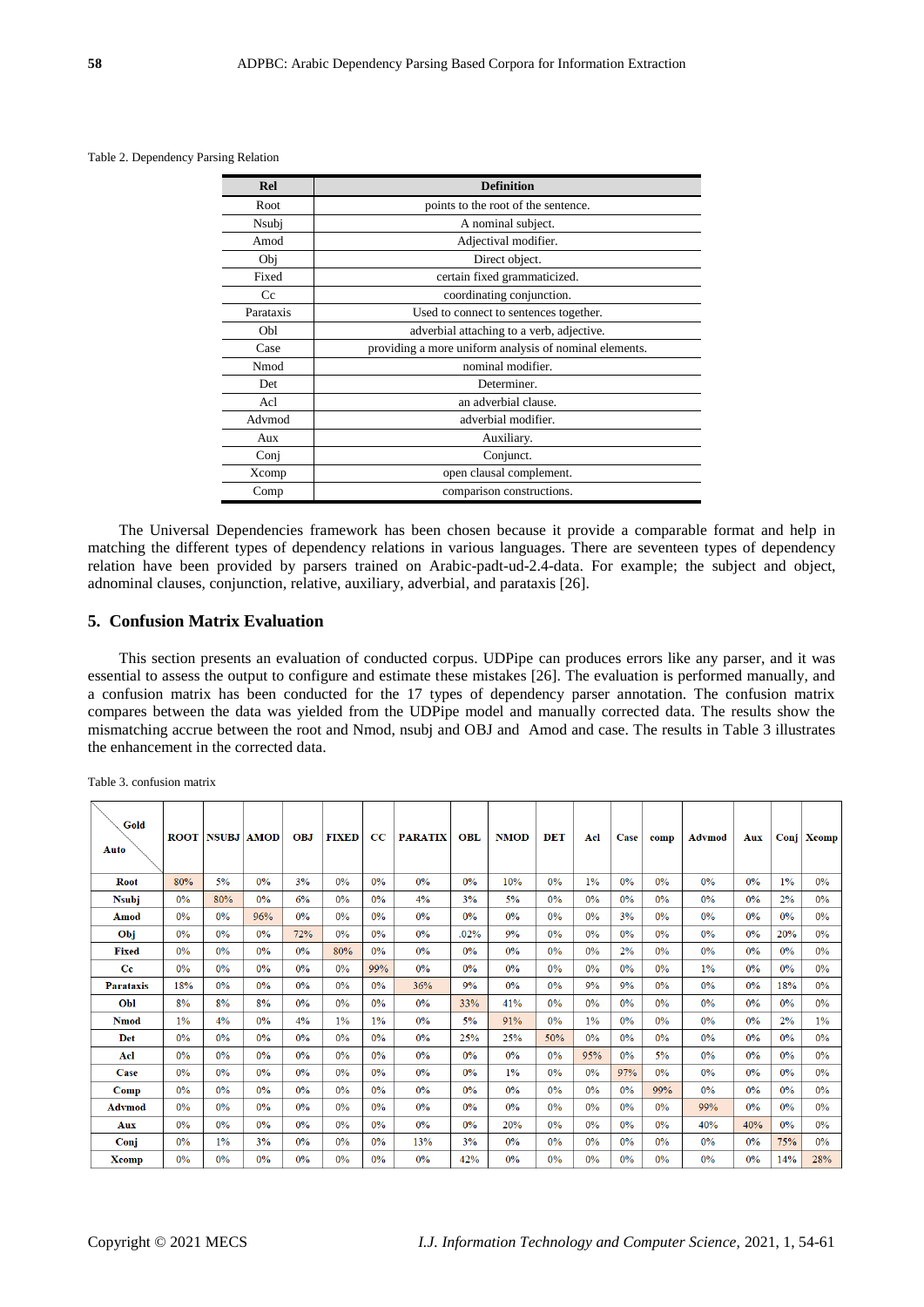This corpus contains seventeenth morphological annotations, as illustrates in Fig. 3 where identify the textual forms of a discourse lexically and recognize their grammatical properties.



Fig.3. Percentage of miss matching relation

The analytical syntactical process describes the superficial dependency structures within the discourse, whereas the text grammatical illustration and detects the underlying dependency structures and restores the meaning of linguistic. Annotations on the analytical level are described and represented by dependency trees. The most frequent relation errors are mismatched between different dependency relation annotations, for example, the root and Nmod, root and Nsbj, root and obj, Parataxis and root, Parataxis and Adv, Obj and Nmod.

The ADPBC dataset is viable to start simple large-scale experiments with syntax-aware models while it is not required for long and resource-intensive preprocessing. This data set is uploaded online and its public to modified and improvement. The confusion matrix result indicates that the dataset is suitable for the future researcher in Arabic, especially in information extraction. Various domains and other opinion mining topics are covered into our corpus. The extra meta-data information of a document can be used in various Arabic natural language processes such as machine translation. The system tested on five categories of documents that performed from them, and the average number of sentences per document is 25 sentences. The average number of words per sentence is 15 words.

### **6. Conclusion and Future Work**

This paper presented ADPBC corpus, which is automatically annotated using UDPipe model then manually corrected. The text has been extracted from the web. After Spell checking is performed for the text, the parsing process is applyed. The non syntax errors will not affect the syntactic complexity evaluation. The paper contains features used in the evaluation of automatic dependency parsing. The corpus will be utilized in numerous contexts starting from information extraction as well as the core of all Arabic natural language process to unsupervised induction of word senses and frame structures.

Additionally, it has several characteristics as well as morphological annotation depends on. That main valuable property is dependency parsing that makes availability to improving the Late in performance in overall ANLP. Finally, the results indicated that the annotation and the parsing processes will be improving. In the future work and the conducted corpora will use mainly in intended future research interested on the information extraction.

## **References**

- [1] Noureddine Doumi, Ahmed Lehireche, Denis Maurel, Ahmed Abdelali,"A Semi-Automatic and Low Cost Approach to Build Scalable Lemma-based Lexical Resources for Arabic Verbs", International Journal of Information Technology and Computer Science(IJITCS), Vol.8, No.2, pp.1-13, 2016. DOI: 10.5815/ijitcs.2016.02.01
- [2] M. El-haj and R. Koulali, "KALIMAT a Multipurpose Arabic Corpus," Second Work. Arab. Corpus Linguist., pp. 22–25, 2013.
- [3] S. Ali, H. Mousa, and M. Hussien, "A Review of Open Information Extraction Techniques," IJCI. Int. J. Comput. Inf., vol. 6, no. 1, pp. 20–28, 2019.
- [4] H. Mahmoud, S. S. Kareem, and T. El-Shishtawy, "A Semantic Retrieval System for Extracting Relationships from Biological Corpus," Int. J. Comput. Sci. Inf. Technol., vol. 10, no. 1, pp. 43–53, 2018.
- [5] M. Straka, J. Hajiˇ, and J. Strakov, "UDPipe : Trainable Pipeline for Processing CoNLL-U Files Performing Tokenization , Morphological Analysis , POS Tagging and Parsing."
- [6] "https://catalog.ldc.upenn.edu/LDC2010T08." p. https://catalog.ldc.upenn.edu/LDC2010T08.
- [7] Afnan Atiah Alsolamy, Muazzam Ahmed Siddiqui, Imtiaz Hussain Khan, " A Corpus Based Approach to Build Arabic Sentiment Lexicon", International Journal of Information Engineering and Electronic Business(IJIEEB), Vol.11, No.6, pp. 16- 23, 2019. DOI: 10.5815/ijieeb.2019.06.03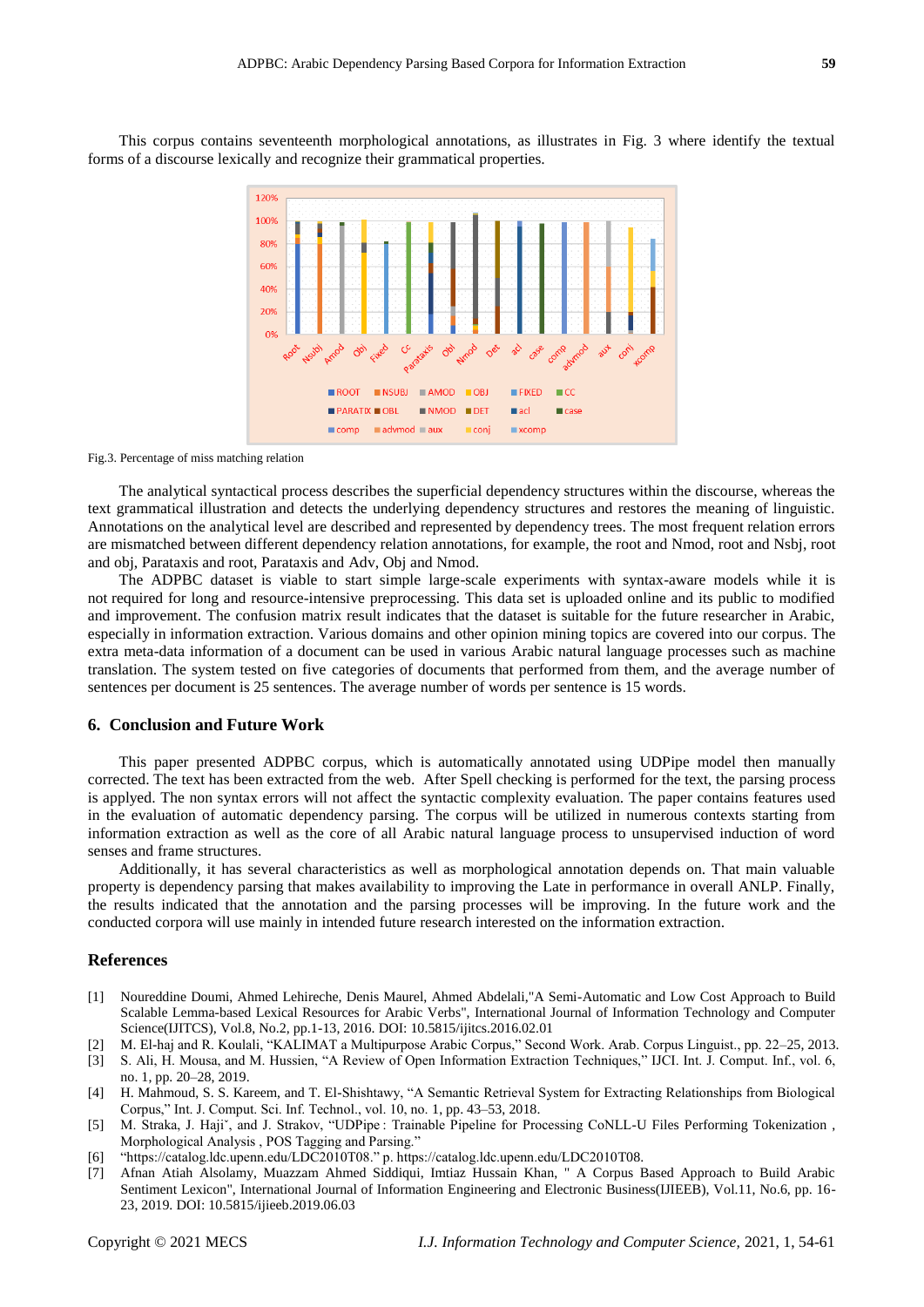- [8] M. Straka, J. Hajič, and J. Straková, "UDPipe: Trainable pipeline for processing CoNLL-U files performing tokenization, morphological analysis, POS tagging and parsing," Proc. 10th Int. Conf. Lang. Resour. Eval. Lr. 2016, pp. 4290–4297, 2016.
- [9] D. Taji, N. Habash, and D. Zeman, "Universal Dependencies for Arabic," pp. 166–176, 2017.
- [10] S. Al Maadeed, W. Ayouby, A. Hassaïne, and J. M. Aljaam, "QUWI: An Arabic and English handwriting dataset for offline writer identification," Proc. - Int. Work. Front. Handwrit. Recognition, IWFHR, no. September, pp. 746–751, 2012.
- [11] Moner N. M. Arafa, Reda Elbarougy, A. A. Ewees, G. M. Behery," A Dataset for Speech Recognition to Support Arabic Phoneme Pronunciation", International Journal of Image, Graphics and Signal Processing(IJIGSP), Vol.10, No.4, pp. 31-38, 2018.DOI: 10.5815/ijigsp.2018.04.04
- [12] W. Zaghouani, "Critical Survey of the Freely Available Arabic Corpora," Proc. Work. Free. Arab. Corpora Corpora Process. Tools Work. Program., pp. 1–8, 2017.
- [13] M. Saad, D. Langlois, and K. Smäili, "Building and modelling multilingual subjective corpora," Proc. 9th Int. Conf. Lang. Resour. Eval. Lr. 2014, no. May, pp. 3086–3091, 2014.
- [14] Donia Gamal, Marco Alfonse, El-Sayed M.El-Horbaty, Abdel-Badeeh M.Salem, "Twitter Benchmark Dataset for Arabic Sentiment Analysis", International Journal of Modern Education and Computer Science(IJMECS), Vol.11, No.1, pp. 33-38, 2019.DOI: 10.5815/ijmecs.2019.01.04
- [15] W. Zaghouani, N. Habash, O. Obeid, B. Mohit, H. Bouamor, and K. Oflazer, "Building an Arabic machine translation postedited corpus: Guidelines and annotation," Proc. 10th Int. Conf. Lang. Resour. Eval. Lr. 2016, pp. 1869–1876, 2016.
- [16] T. Arts, Y. Belinkov, N. Habash, A. Kilgarriff, and V. Suchomel, "ArTenTen: Arabic Corpus and Word Sketches," J. King Saud Univ. - Comput. Inf. Sci., vol. 26, no. 4, pp. 357–371, 2014.
- [17] A. O. Al-Thubaity, "A 700M+ Arabic corpus: KACST Arabic corpus design and construction," Lang. Resour. Eval., vol. 49, no. 3, pp. 721–751, 2015.
- [18] N. Omar and Q. Al-Tashi, "Arabic Nested Noun Compound Extraction Based on Linguistic Features and Statistical Measures," GEMA Online® J. Lang. Stud., vol. 18, no. 2, pp. 93–107, 2018.
- [19] Y. Marton, N. Habash, and O. Rambow, "Dependency parsing of modern standard arabic with lexical and inflectional features," Comput. Linguist., vol. 39, no. 1, pp. 161–194, 2013.
- [20] Nizar Y. Habash, Introduction to Arabic Natural Language Processing. 2010.
- [21] C. Manning, M. Surdeanu, J. Bauer, J. Finkel, S. Bethard, and D. McClosky, "The Stanford CoreNLP Natural Language Processing Toolkit," Proc. 52nd Annu. Meet. Assoc. Comput. Linguist. Syst. Demonstr., pp. 55–60, 2014.
- [22] N. Bhutani, Y. Suhara, W.-C. Tan, A. Halevy, and H. V. Jagadish, "Open Information Extraction from Question-Answer Pairs," pp. 2294–2305, 2019.
- [23] A. Abdelali, K. Darwish, N. Durrani, and H. Mubarak, "Farasa: A Fast and Furious Segmenter for Arabic," vol.", Proceedings of the 2016, Conference of the North American Chapter of the Association for Computational Linguistics (NAACL-HLT 2016) (Demonstrations), San Diego, California, J pp. 11–16, June 12-17, 2016.
- [24] M. Straka, "UDPipe 2 . 0 Prototype at CoNLL 2018 UD Shared Task," *Proc. CoNLL 2018 Shar. Task Multiling. Parsing from Raw Text to Univers. Depend.*, pp. 197–207, 2018.
- [25] F. Albogamy and A. Ramsay, "Universal dependencies for Arabic tweets," *Int. Conf. Recent Adv. Nat. Lang. Process. RANLP*, vol. 2017-Septe, pp. 46–51, 2017.
- [26] O. Lyashevkaya and I. Panteleeva, "Automatic Dependency Parsing of a Learner English Corpus Realec," *High. Sch. Econ. Res. Pap. No. WP BRP.*, 2018.
- [27] A. Panchenko, E. Ruppert, S. Faralli, S. P. Ponzetto, and C. Biemann, "Building a web-scale dependency-parsed corpus from common crawl," *Lr. 2018 - 11th Int. Conf. Lang. Resour. Eval.*, pp. 1816–1823, 2019.
- [28] M. Serrano Morales Antoni Badia Cardús, "Treball de fi de màster What is Modern Standard Arabic NLP? Definition and Tools (or How to understand Arabic even if you do not know a word)," 2015.
- [29] H. K. El-Najjar and R. S. Baraka, "Improving Dependency Parsing of Verbal Arabic Sentences Using Semantic Features," *Int. J. Speech Technol.*, pp. 86–91, 2018.
- [30] D. Zeman *et al.*, "CoNLL 2018 Shared Task : Multilingual Parsing from Raw Text to Universal Dependencies," pp. 1–21, 2018.
- [31] S. Buchholz and E. Marsi, "CoNLL-X shared task on multilingual dependency parsing," *Proc. Tenth Conf. Comput. Nat. Lang. Learn.*, no. June, pp. 149–164, 2006.
- [32] A. More *et al.*, "Conll-UL: Universal morphological lattices for universal dependency parsing," *Lr. 2018 - 11th Int. Conf. Lang. Resour. Eval.*, pp. 3847–3853, 2019.

#### **Authos' Profiles**



**Sally Mohamed:** received BSc and MSc in computer and automatic control engineering from Tanta 2004 and 2014 respectively. Her main research interest includes Data Mining, Machine Learning and Embedding Network